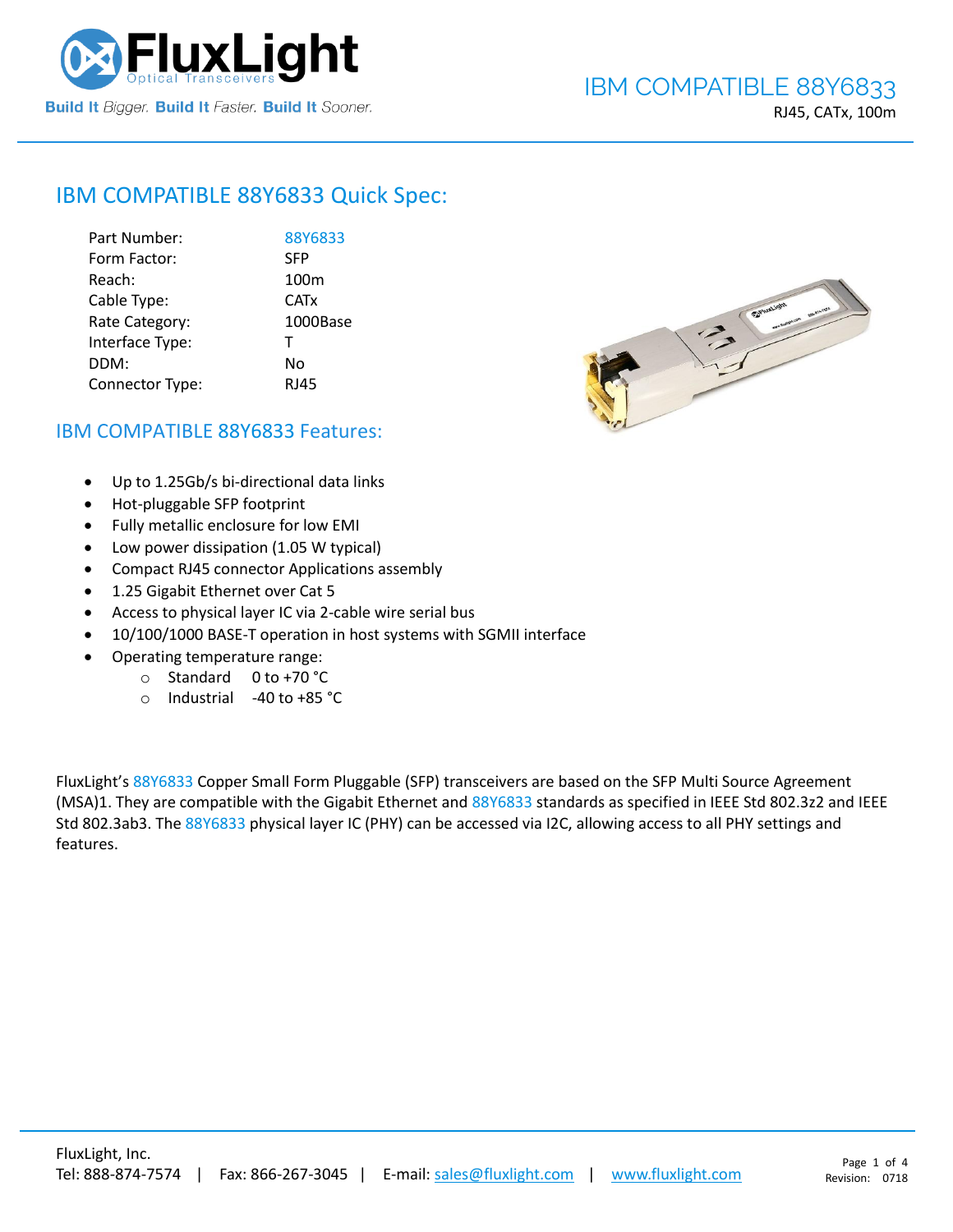

## I. SFP to Host Connector Pin Out

| Pin | Symbol        | Name/Description                                  | <b>Note</b> |
|-----|---------------|---------------------------------------------------|-------------|
| 1   | <b>VEET</b>   | Transmitter ground (common with receiver ground)  | 1           |
| 2   | <b>TFAULT</b> | Transmitter Fault Not supported                   |             |
| 3   | <b>TDIS</b>   | Transmitter Disable. PHY disabled on high or open | 2           |
| 4   | MOD_DEF(2)    | Module Definition 2. Data line for serial ID      | 3           |
| 5   | MOD_DEF(1)    | Module Definition 1. Clock line for serial ID     | 3           |
| 6   | MOD DEF(0)    | Module Definition 0. Grounded within the module   | 3           |
| 7   | Rate Select   | No connection required                            |             |
| 8   | <b>LOS</b>    | Loss of Signal indication. Not supported          |             |
| 9   | <b>VEER</b>   | Receiver ground (common with transmitter ground)  | 1           |
| 10  | <b>VEER</b>   | Receiver ground (common with transmitter ground)  | 1           |
| 11  | <b>VEER</b>   | Receiver ground (common with transmitter ground)  | 1           |
| 12  | RD-           | Receiver Inverted DATA out. AC coupled            |             |
| 13  | $RD+$         | Receiver Non-inverted DATA out. AC coupled        |             |
| 14  | <b>VEER</b>   | Receiver ground (common with transmitter ground)  | 1           |
| 15  | <b>VCCR</b>   | Receiver power supply                             |             |
| 16  | <b>VCCT</b>   | Transmitter power supply                          |             |
| 17  | <b>VEET</b>   | Transmitter ground (common with receiver ground)  | 1           |
| 18  | TD+           | Transmitter Non-Inverted DATA in. AC coupled      |             |
| 19  | TD-           | Transmitter Inverted DATA in. AC coupled          |             |
| 20  | <b>VEET</b>   | Transmitter ground (common with receiver ground)  |             |

Notes:

- 1) Circuit ground is connected to chassis ground
- 2) PHY disabled on TDIS > 2.0V or open, enabled on TDIS < 0.8V
- 3) Should be pulled up with 4.7k 10k Ohms on host board to a voltage between 2.0 V and 3.6 V. MOD\_DEF(0) pulls line low to indicate module is plugged in

### II. +3.3V Volt Electrical Power Interface

The 1000Base-T has an input voltage range of 3.3 V +/- 5%. The 4 V maximum voltage is not allowed for continuous operation.

| <b>Parameter</b>   | <b>Symbol</b> | <b>Min</b> | Typ | <b>Max</b> | <b>Units</b> | <b>Notes/Conditions</b>                                                                 |
|--------------------|---------------|------------|-----|------------|--------------|-----------------------------------------------------------------------------------------|
| Supply<br>Current  | Is            |            | 320 | 375        | mA           | 1.2W max power over full range of<br>voltage and temperature. See caution<br>note below |
| Input Voltage      | <b>Vcc</b>    | 3.13       | 3.3 | 3.47       |              | Referenced to GND                                                                       |
| Maximum<br>Voltage | Vmax          |            |     | 4          | v            |                                                                                         |
| Surge Current      | Isurge        |            |     | 30         | mA           | Hot plug above steady state current. See<br>caution note below                          |

### **+3.3 Volt Electrical Power Interface**

Caution: Power consumption and surge current are higher than the specified values in the SFP MSA.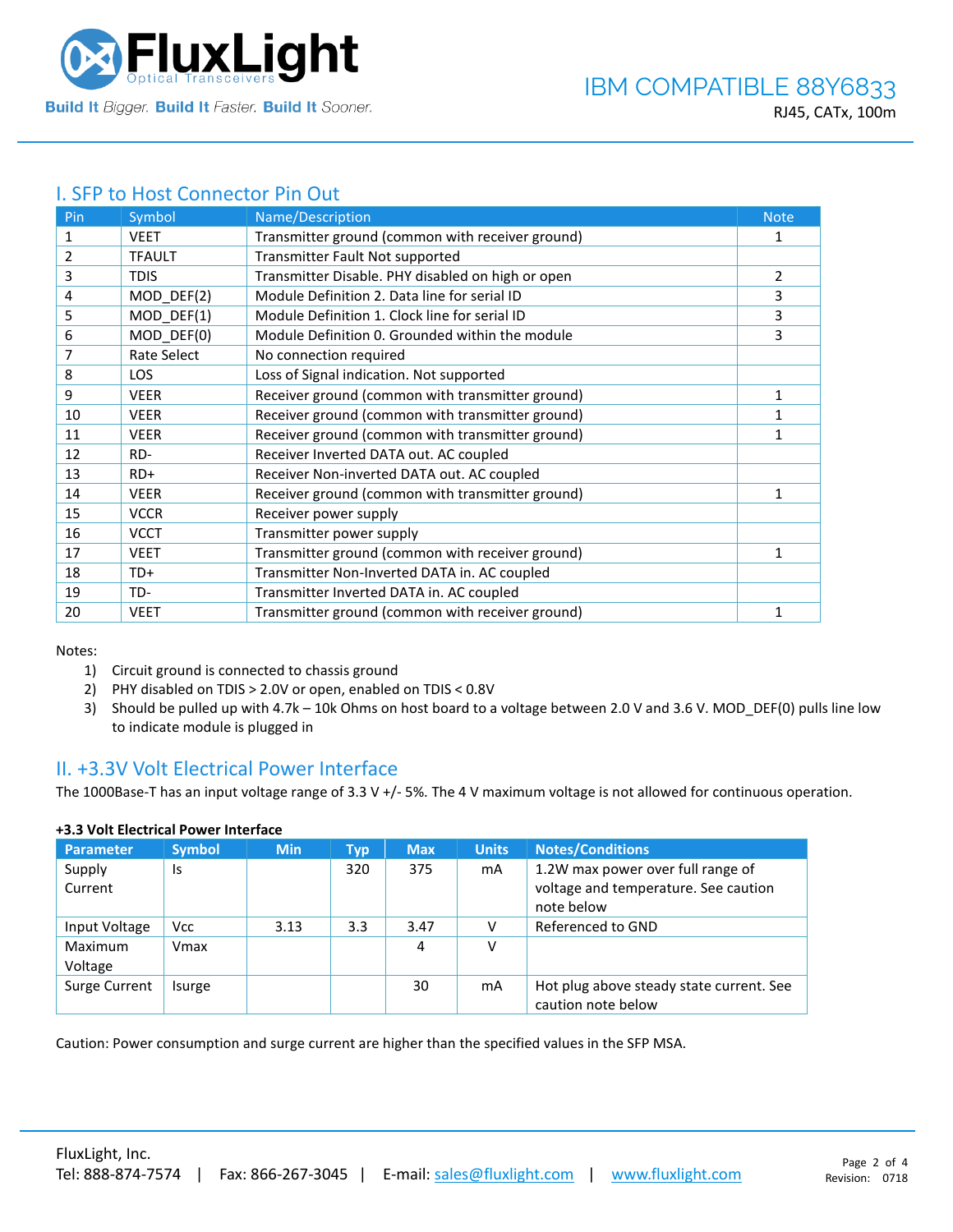

### III. Low-Speed Signals

MOD\_DEF(1) (SCL) and MOD\_DEF(2) (SDA), are open drain CMOS signals (see section VII, "Serial Communication Protocol"). Both MOD\_DEF(1) and MOD\_DEF(2) must be pulled up to host\_Vcc.

### **Low-Speed Signals, Electronic Characteristics**

| Parameter                        | Symbol     | Min              | <b>Max</b>       | <b>Units</b> | Notes/Conditions                                                          |
|----------------------------------|------------|------------------|------------------|--------------|---------------------------------------------------------------------------|
| SFP Output LOW                   | VOL        | 0                | 0.5              | V            | 4.7k to 10k pull-up to host_Vcc,<br>measured at host side of<br>connector |
| <b>SFP Output</b><br><b>HIGH</b> | <b>VOH</b> | host $Vcc - 0.5$ | host $Vcc + 0.3$ | V            | 4.7k to 10k pull-up to host Vcc,<br>measured at host side of<br>connector |
| SFP Input LOW                    | VIL        | $\mathbf 0$      | 0.8              | v            | 4.7k to 10k pull-up to Vcc,<br>measured at SFP side of<br>connector       |
| SFP Input HIGH                   | <b>VIH</b> | $\mathcal{P}$    | $Vcc + 0.3$      | V            | 4.7k to 10k pull-up to Vcc,<br>measured at SFP side of<br>connector       |

# IV. High-Speed Electrical Interface

All high-speed signals are AC-coupled internally.

### **High-Speed Electrical Interface, Transmission Line-SFP**

| Parameter | <b>Symbol</b> | <b>Min</b> | Typ | <b>Max</b> | <b>Units</b> | <b>Notes/Conditions</b>            |
|-----------|---------------|------------|-----|------------|--------------|------------------------------------|
| Line      | fL            |            | 125 |            | MHz          | 5-level encoding, per IEEE 802.3ab |
| Frequency |               |            |     |            |              |                                    |
| Tx Output | Zout, TX      |            | 100 |            | Ohm          | Differential, for all frequencies  |
| Impedance |               |            |     |            |              | between 1MHz and 125MHz            |
| Rx Input  | Zin.RX        |            | 100 |            | Ohm          | Differential, for all frequencies  |
| Impedance |               |            |     |            |              | between 1MHz and 125MHz            |

### **High-Speed Electrical Interface, Host-SFP**

| Parameter          | Symbol   | <b>Min</b> | Typ | <b>Max</b> | <b>Units</b> | <b>Notes/Conditions</b> |
|--------------------|----------|------------|-----|------------|--------------|-------------------------|
| Single ended data  | Vinsing  | 250        |     | 1200       | mV           | Single ended            |
| input swing        |          |            |     |            |              |                         |
| Single ended data  | Voutsing | 350        |     | 800        | mV           | Single ended            |
| output swing       |          |            |     |            |              |                         |
| Rise/Fall Time     | $Tr.$ Tf |            | 175 |            | psec         | 20%-80%                 |
| Tx Input Impedance | Zin      |            | 50  |            | Ohm          | Single ended            |
| Rx Output          | Zout     |            | 50  |            | Ohm          | Single ended            |
| Impedance          |          |            |     |            |              |                         |